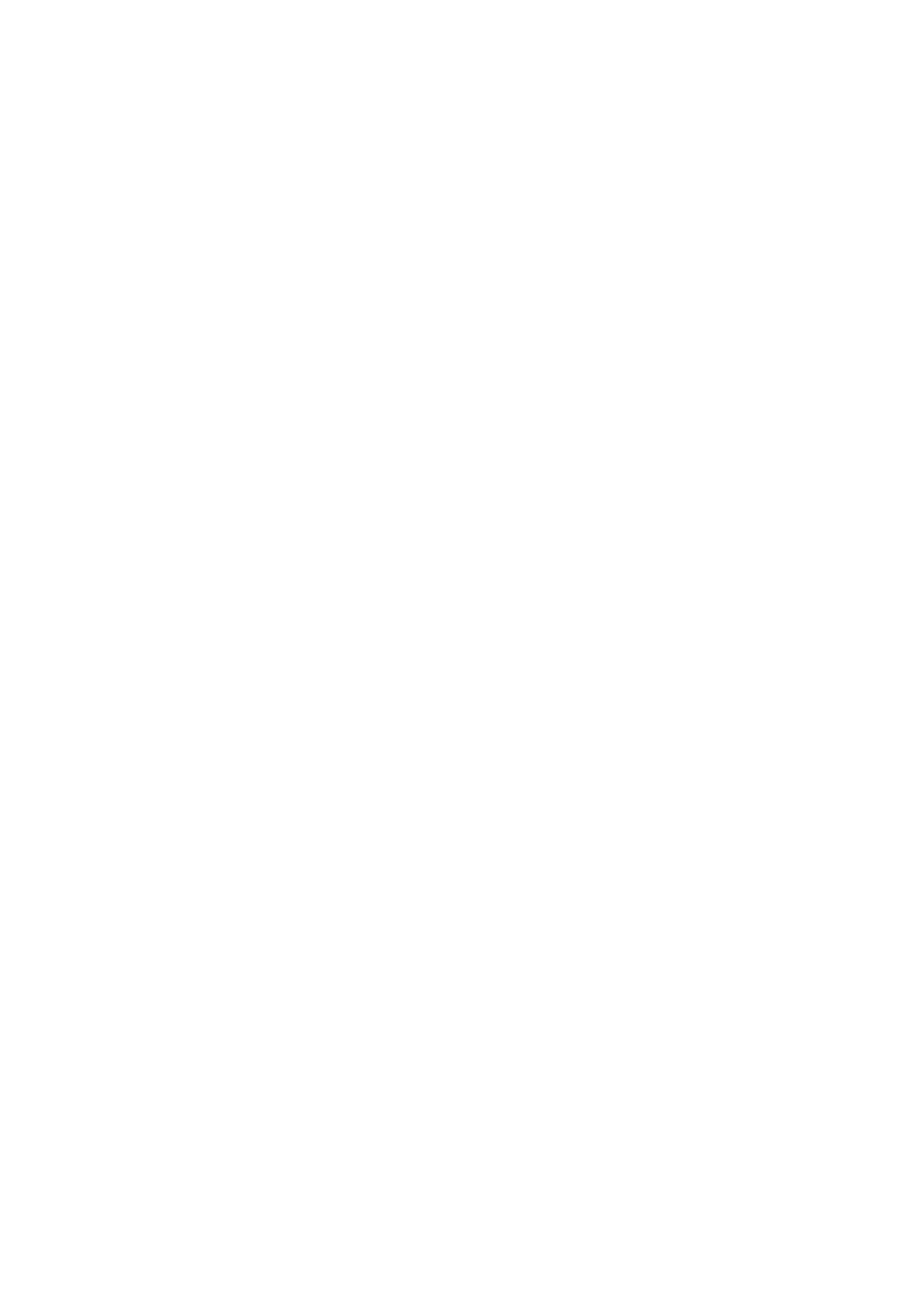# **MILESTONES TO THE KINGDOM**

# *A Review of the World Events of 2019 in the Light of Bible Prophecy*

**Don Pearce**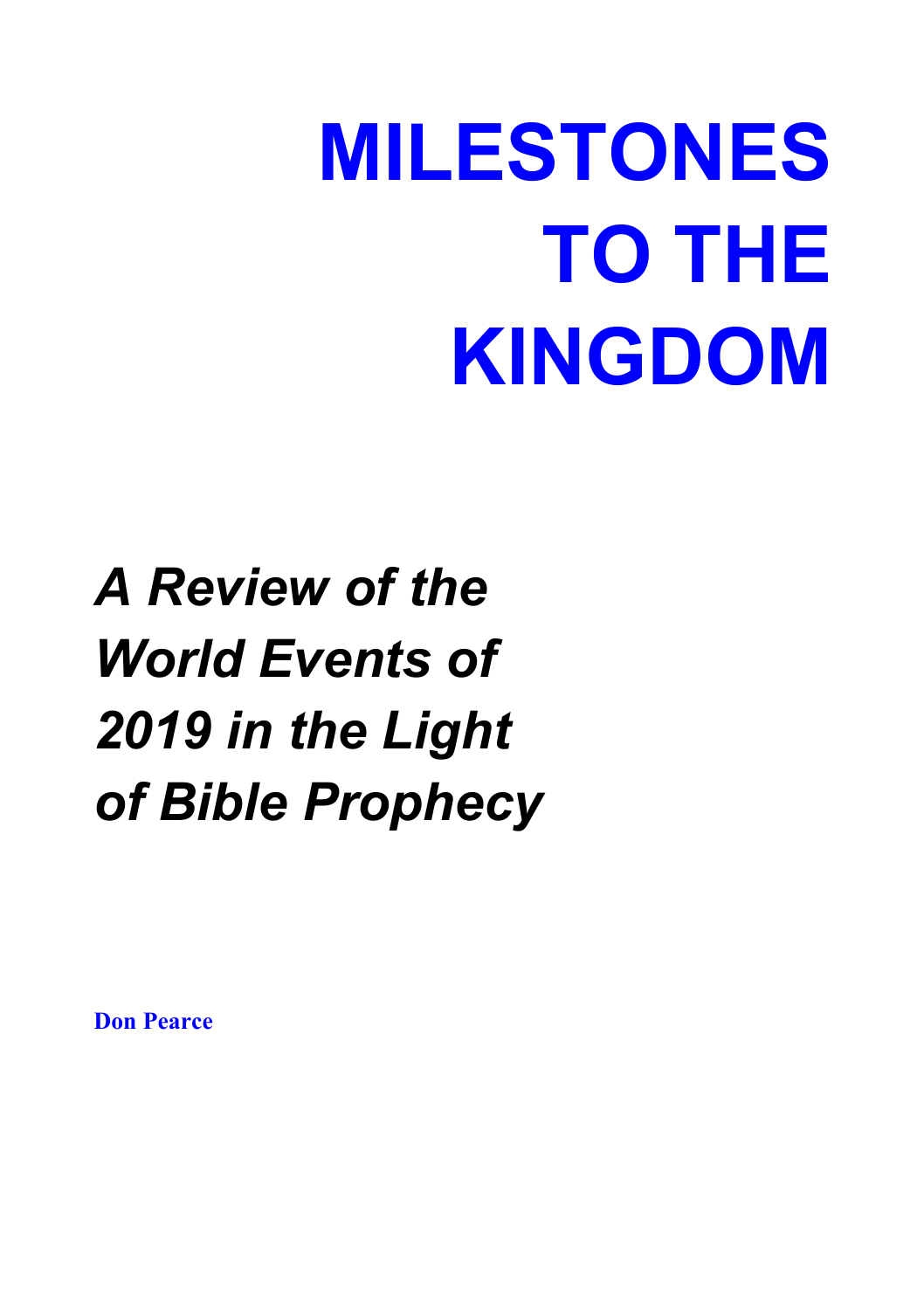#### **Further copies of this book are available from:**

• *Milestones* DON F. PEARCE 76 High Street Hillmorton Rugby CV21 4EE England Phone (01788) 54 2408 Email: don@MilestonesUK.org Website: www.MilestonesUK.org

*• Christadelphian Scripture Study Service*

85 Suffolk Road Hawthorndene South Australia, 5051 Australia Phone (08) 8278-6848 Email: csssadelaide@webshield.net.au Website: www.csss.org.au Agents: www.csss.org.au/contact\_us.html

*• UK printed edition*  Printed by Impress Print Website: www.impress-print.co.uk

*• Australia printed edition*  Printed by Solito Fine Colour Printers Website: www.solitogroup.com.au

> *Published by*  **C**HRISTADELPHIAN **S**CRIPTURE **S**TUDY **S**ERVICE



**JANUARY 2020**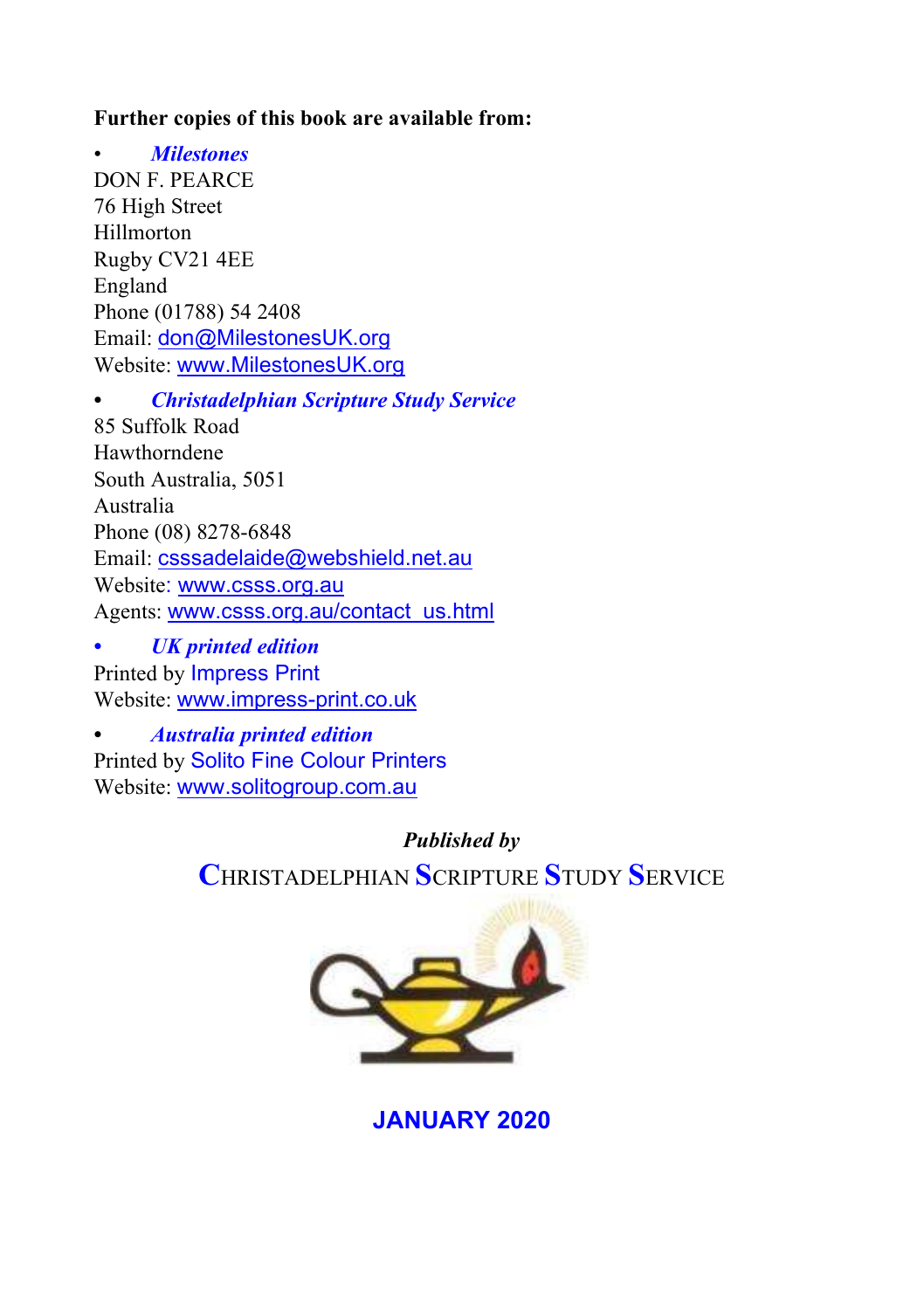#### *Preface*

Once again we are very grateful for the annual Milestones that bro Don writes so reliably. It sums up the last year and opens up prospects for the year ahead.

Some three years ago the United Kingdom voted upon the question of continued membership of the EU (European Union). Prime Minister David Cameron, had promised this referendum to the nation and so he finally acted on his word. He was personally against withdrawal from the EU as were many influential leaders and business people, but since the question was coming up more frequently the Prime Minister felt compelled to consult the nation, though he campaigned for Remain.

The result was 52% against the EU and 48% in favour of remaining in the EU. Mr. Cameron resigned from office: the country generally was surprised and many even called the result in question. The Conservative Party generally was shocked and disappointed but chose another Prime Minister in Mrs May, though she, herself, had voted for Remain. The next twelve months witnessed a Parliament in unprecedented confusion, until another leader, Boris Johnson, was appointed. With absolute determination and a further general election (very much in his favour) he set the Parliament on a definite path to Brexit (leaving the EU). The date for Britain's withdrawal from the European Union is set for 31st January 2020, at midnight!

What does all this mean? Where have all these strong passions arisen?

The English Channel may be only 25 miles wide, but it symbolises more than a turbulent narrow seaway. 2000 years ago the British Isles were part of the Roman Empire and remained that way for another 400 years or so. There was no Anglican Church, just the Roman Catholic Church, represented from London to York. Constantine was born in York. Britain was just a part of the western quarter of the Empire and received her governmental directions from Rome (and then later from Constantinople) and her religious instruction from the Papacy in Rome. All roads led to Rome and to this day many of these roads are found throughout Britain, straight, well made and purposeful.

Yet the teachings of the Vatican were not always universally accepted. Various peoples found themselves unable to accept the excesses of the Papacy and the lavishly decorated buildings of the churches and cathedrals and the figures and statues that were treated as though they were living saints or even idols. Then there are the confessions and special services of varying kinds all of which had no Biblical basis. Presiding over their own dioceses the bishops lived like lords on their wealthy estates. One fifth of the land surface of France was owned by the Church and ruled by the bishops. In the "great 14th century" there was a distinct rise in the independence of mind and worship in England and more western countries of Europe. Men like Wycliffe wrote many highly critical essays on the spurious teachings of the church and the mental slavery of the congregations. Wycliffe wrote the first English Bible, at the cost of his life. King John refused the Pope's rental charges! Tyndale was a great man of faith and wisdom and he in the 15th century was the first to translate the New Testament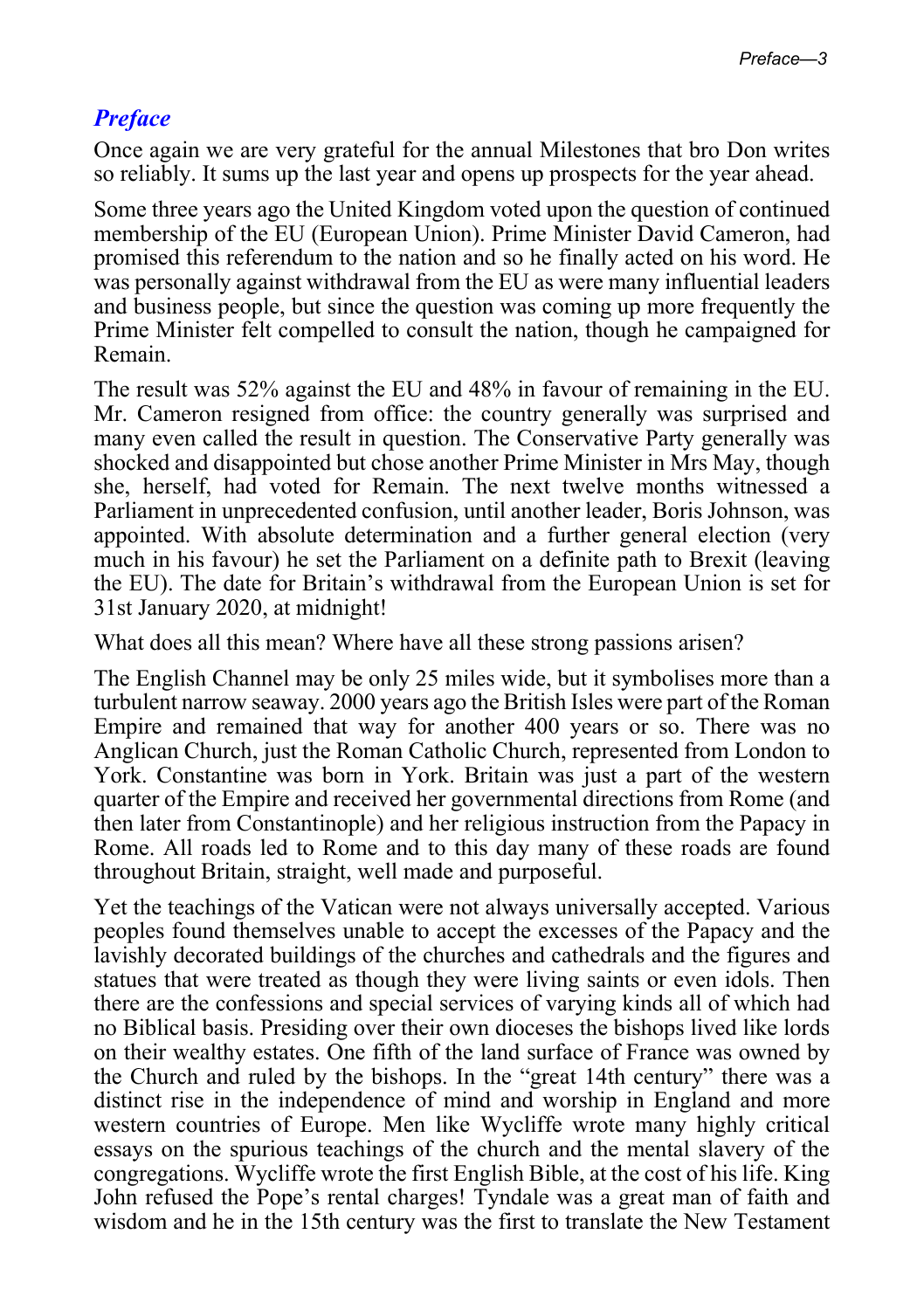(and some of the Old Testament) into English. He sought refuge by hiding in Flanders but was eventually captured by officers of the Church and died on the burning stake as he, in his last words, prayed for the opening of the King of England's eyes.

Then early in the next century King James I sponsored the translation of all the Bible into the plain language of the day. The printing of the 1611 King James Bible would be the greatest act of the English government and the most outstanding contrast to the general situation in European countries where the Pope reigned from his Peter's Chair over the millions of Catholic devotees. The Bible is the Word of God, but has never been the authority in their congregations because the Church declared the doctrinal teaching of the Pope to be infallible.

For 300-500 years the UK had given leadership to some forty-eight countries around the world. In Europe since 1961 they had been relegated to one country in twenty-eight others. Britain had twice gone to war for the freedom of Europe and for her own Commonwealth. Is it surprising that by 2016 there was resentment at the minor influence they had over EU decisions that affected them in many ways? Where was her Commonwealth from whom she formerly received so much of her supplies? Britain had been mother to many countries around the world, who spoke her language, operated in her rules and legislation. Westminster House looks splendid alongside the waters of the Thames, but to many Londoners it has very little to do with the business of the day. Across the Channel in the city of Brussels the EU Council and the EU Commission and the EU Parliament and the Council of the EU and the EU Court, look after the vast amount of Britain's decisions and mix up the decisions with twenty-eight other countries. Where is her Majesty the Queen in all this unseen administration and government?

It was the merchants of Tarshish that in the bleakest hours of WWI lifted the Jewish people out of 1900 years of international servitude. The God of Israel says that He has further responsibilities for her and His prophet Ezekiel has made the matter clear. Britain has already expressed her pleasure to trade enthusiastically with Israel. Israel needs friends—she has many enemies. We have seen great things in 2019 and no doubt we shall see some pulling together of those countries of Empire and the Commonwealth that have had such a common history.

Brexit?—of course. Isaiah 23:18 "And her merchandise and her hire shall be holiness to Yahweh: it shall not be treasured nor laid up; for her merchandise shall be for them that dwell before Yahweh, to eat sufficiently, and for durable clothing."

If we know these things happy are we if we live up to them for the Lord is surely near.

Brian Luke

Secretary

January 2020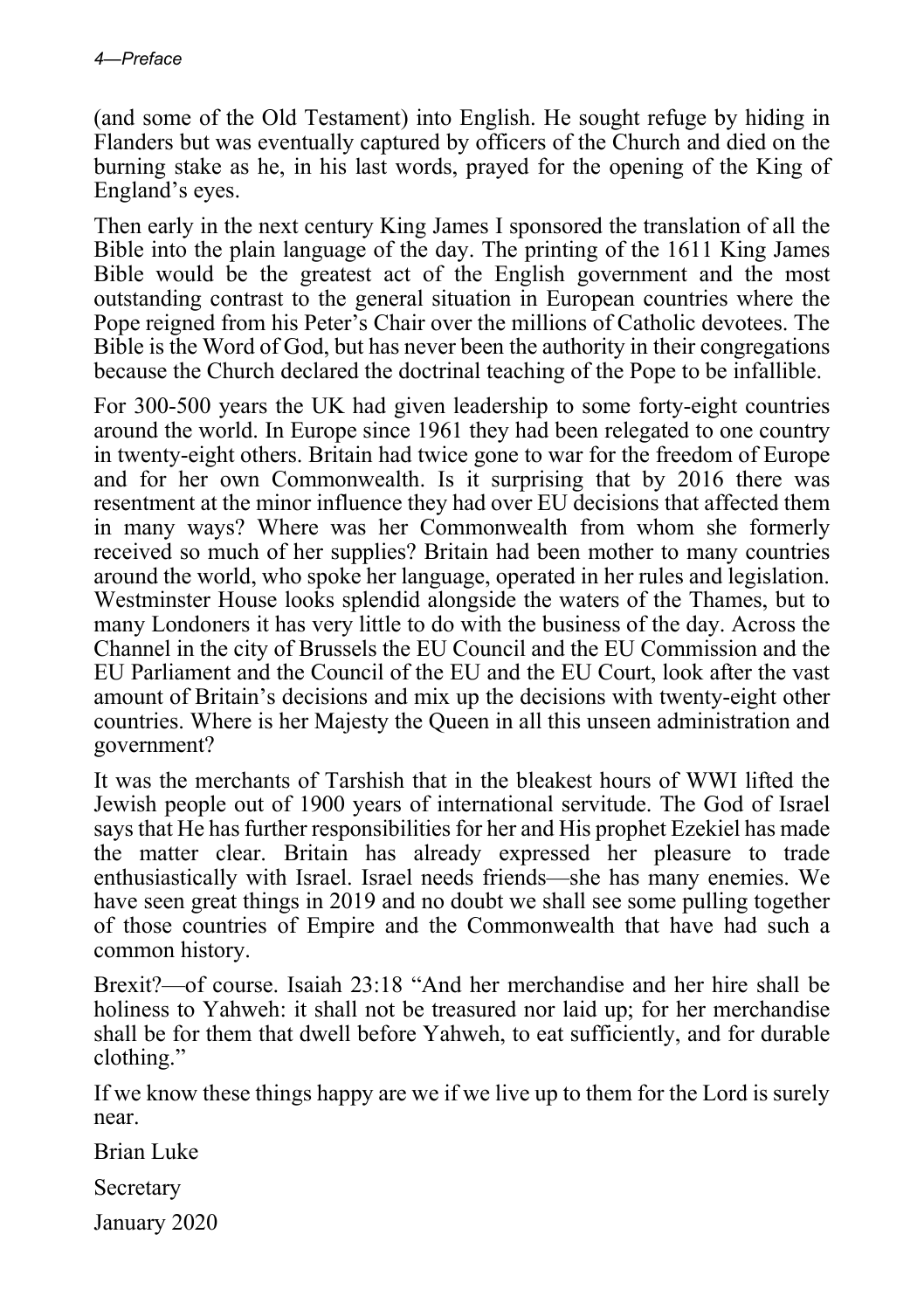#### **CONTENTS**

|                                                               | 3               |
|---------------------------------------------------------------|-----------------|
|                                                               | $\overline{7}$  |
| Acknowledgements; Milestones electronic copies; Helpful Aids  | $\overline{8}$  |
|                                                               | $\overline{9}$  |
|                                                               | $\overline{9}$  |
|                                                               | 10              |
|                                                               | 10              |
|                                                               | 13              |
|                                                               | 13              |
|                                                               | 14              |
|                                                               | 14              |
|                                                               | 15              |
|                                                               | 17              |
|                                                               | 17              |
|                                                               | 18              |
|                                                               | 18              |
|                                                               | 18              |
|                                                               | 18              |
| With Neighbours as 'Pricking Briars' and 'Grievous Thorns'    | 18              |
|                                                               | 19              |
|                                                               | 20              |
|                                                               | 21              |
|                                                               | $\overline{22}$ |
|                                                               |                 |
|                                                               |                 |
|                                                               | 24              |
|                                                               | $\overline{27}$ |
|                                                               | 30              |
| <b>Chapter 5 GREAT PROPHECIES FOR TODAY-FROG-LIKE SPIRITS</b> | 31              |
|                                                               | 31              |
|                                                               |                 |
|                                                               |                 |
|                                                               | 32              |
|                                                               | 32              |
| Out of the Mouth of the Dragon, Beast and False Prophet       | 34              |
|                                                               | 34              |
|                                                               | 34              |
|                                                               | 35              |
|                                                               | 36              |
|                                                               | 36              |
| Frog-like Spirits—Out of the Mouth of the False Prophet       | 38              |
| <b>Chapter 6 BORIS SWEEPS TO POWER-BREXIT BACK ON TRACK</b>   | 39              |
|                                                               | 39              |
|                                                               | 39              |
|                                                               | 40              |
|                                                               | 42              |
|                                                               | 42              |
|                                                               | 43              |
|                                                               | 45              |
|                                                               | 45              |
|                                                               | 45<br>46        |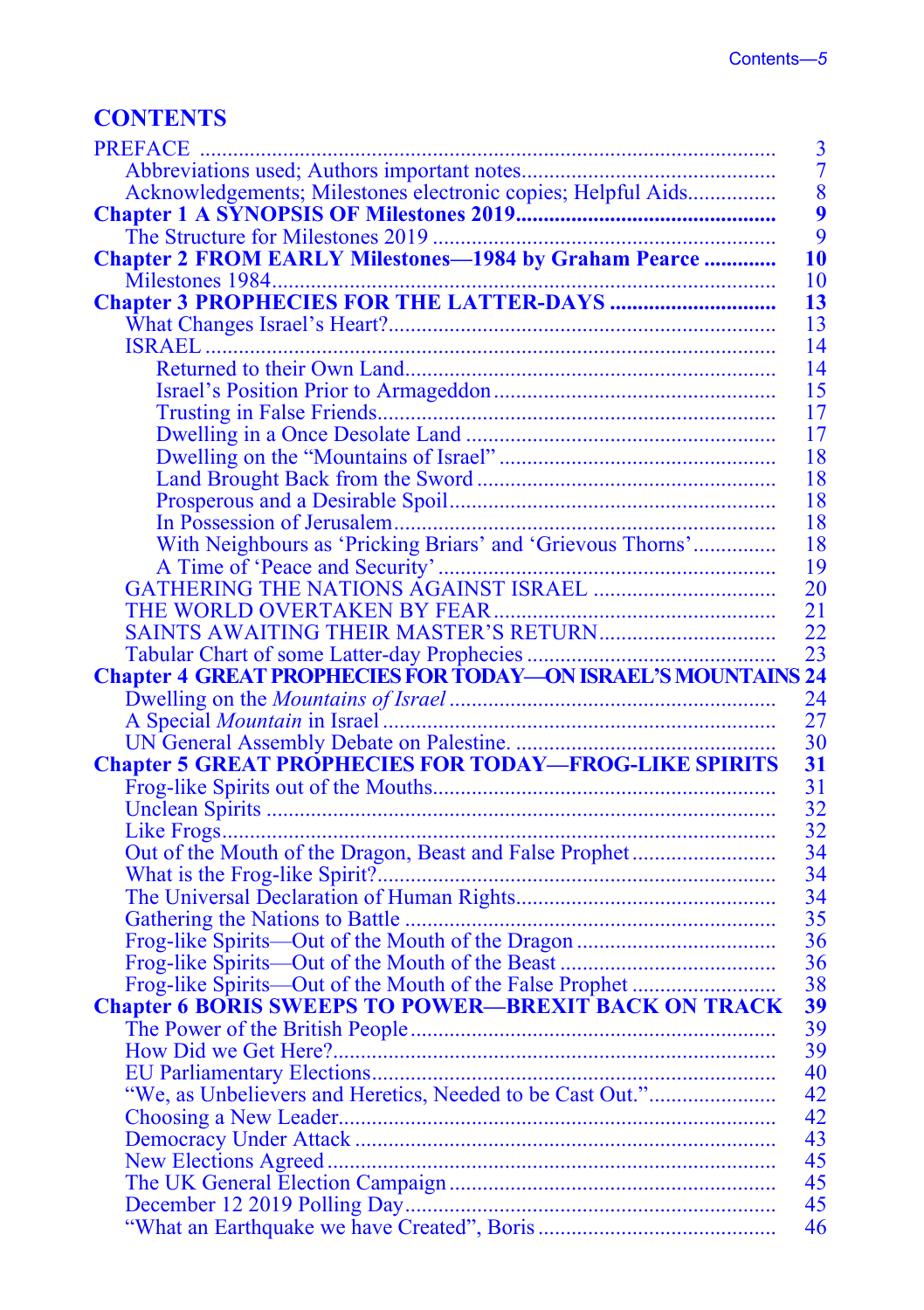| This Election will Change Britain—and Europe—for Good           | 46       |
|-----------------------------------------------------------------|----------|
| UK Brexit vote has Far-reaching Geostrategic Ramifications      | 47       |
|                                                                 | 48       |
|                                                                 | 49       |
|                                                                 | 51       |
|                                                                 | 51       |
|                                                                 | 53       |
|                                                                 | 54       |
|                                                                 | 56       |
|                                                                 | 57       |
|                                                                 | 57       |
|                                                                 | 58       |
|                                                                 | 58       |
|                                                                 | 59       |
|                                                                 | 59       |
| EU Launches 13 New Defence Cooperation Projects                 | 61       |
|                                                                 | 61       |
|                                                                 | 63       |
|                                                                 | 63       |
| Francis' Curial Reform Fundamentally Reimagines Vatican's Role  | 64       |
| Reaching Out to Evangelical Charismatic Movements               | 64       |
|                                                                 | 65       |
|                                                                 | 65       |
|                                                                 | 66       |
|                                                                 | 66       |
|                                                                 | 67       |
|                                                                 | 68       |
|                                                                 | 68       |
|                                                                 | 69       |
|                                                                 | 70       |
| <b>Chapter 9 RUSSIA'S EXPANDING MIDDLE EAST FOOTPRINT</b>       | 71       |
|                                                                 | 71       |
|                                                                 | 72       |
|                                                                 | 73       |
|                                                                 | 74<br>74 |
| Russia Plans to Invest \$500 Million in its Naval Base in Syria |          |
|                                                                 | 75<br>75 |
|                                                                 | 75       |
|                                                                 |          |
|                                                                 | 76<br>77 |
|                                                                 | 78       |
|                                                                 | 78       |
|                                                                 | 78       |
|                                                                 | 79       |
| <b>Chapter 10 GOG'S COMPANIONS STEADILY ALIGNING </b>           | 80       |
|                                                                 | 80       |
| France Says the Time is Right to Bring Russia in from Cold      | 80       |
| Relations with Moscow Emerge as German Election Issue           | 81       |
|                                                                 | 81       |
|                                                                 | 82       |
|                                                                 |          |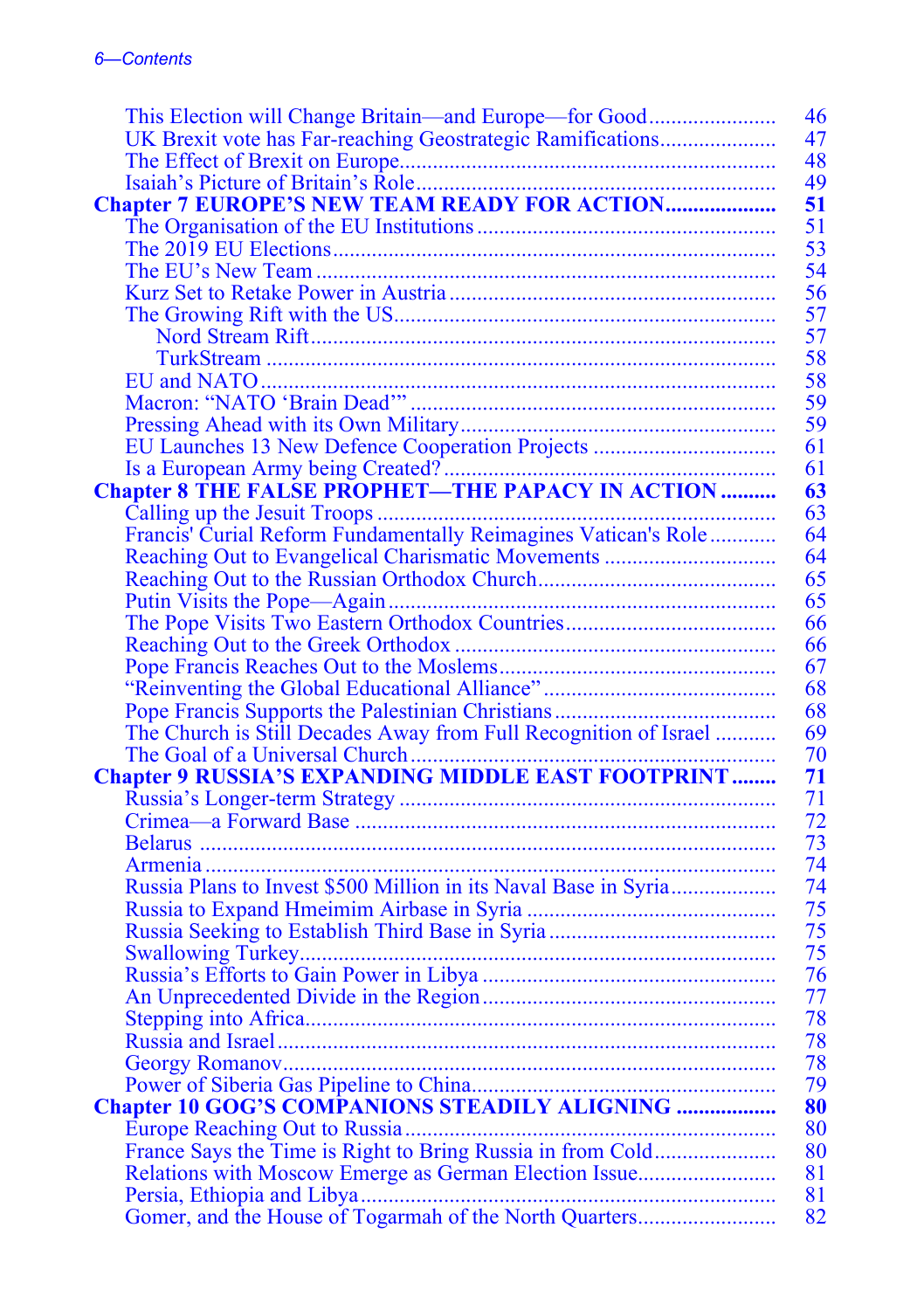|                                                                        | 82 |
|------------------------------------------------------------------------|----|
|                                                                        | 82 |
|                                                                        | 83 |
|                                                                        | 83 |
|                                                                        | 84 |
|                                                                        | 85 |
| Anti-Semitic Attacks Spike, Killing Most Jews in Decades               | 85 |
|                                                                        | 86 |
|                                                                        | 87 |
|                                                                        | 88 |
|                                                                        | 88 |
|                                                                        | 90 |
|                                                                        | 90 |
| Pence Hails Sight of Netanyahu 'Breaking Bread' with Arab Leaders      | 90 |
| Israel Says Expo 2020 in Dubai Is a Bridge to Arab World               | 91 |
| From Covert to Overt: Warming Relations between Bahrain and Israel     | 92 |
| Initiative to Sign 'Historic' Non-aggression Pact with Arab States     | 92 |
|                                                                        | 92 |
|                                                                        | 92 |
| UK Reaches Out to Israel For Health and Medical Technology Innovations | 93 |
|                                                                        | 93 |
|                                                                        | 94 |
|                                                                        | 94 |
|                                                                        | 95 |
|                                                                        | 95 |
|                                                                        | 95 |
|                                                                        | 95 |
|                                                                        | 96 |
|                                                                        | 96 |
| Chapter 14 POST-BREXIT BRITAIN'S MIDDLE EAST ROLE                      | 97 |
|                                                                        | 97 |
|                                                                        | 97 |
|                                                                        | 98 |
| <b>Chapter 15: Exhortation WARNINGS FOR THE LAST DAYS</b>              | 99 |
| <b>Inside Back Cover</b><br>Keep Up to date!                           |    |
| The Bible Magazine • Milestones Snippets • Milestones Website          |    |
| • Prophecy Days • MP3, Kindle and iPad versions of Milestones 2019     |    |

#### **Abbreviations used**

**EU** European Union. Was the Common Market, EEC, then EC, now EU **m** = million; **bn** = billion; **GDP** = Gross Domestic Product; **WEB =** World English Bible. **\$1**= £0.76; €0.89; AS\$1.44; CA\$1.30; NZ\$1.50 at 06-Jan-20 rates. \$1 million = £759,000, \$1 billion = £759,000,000 approx. \$ always US\$.

#### **Author's important notes**

I would like to especially thank my family, Bre. Kevin Allison, Alan Clarke and the CSSS for their helpful comments on the draft. It is all put together in a few weeks at the end of the year, so please bear with its imperfections! *Milestones* quotes extensively from overseas sources, and as **I retain original spellings**, **etc., check whether it is a quote before blaming my excellent proof-readers!** My thanks to Bro Philip Weatherall for Ch. 15—the exhortation.

Conventional religious terminology is used, sometimes put within " ", but often not. Readers will appreciate my understanding on the falseness of many of these terms. Conventional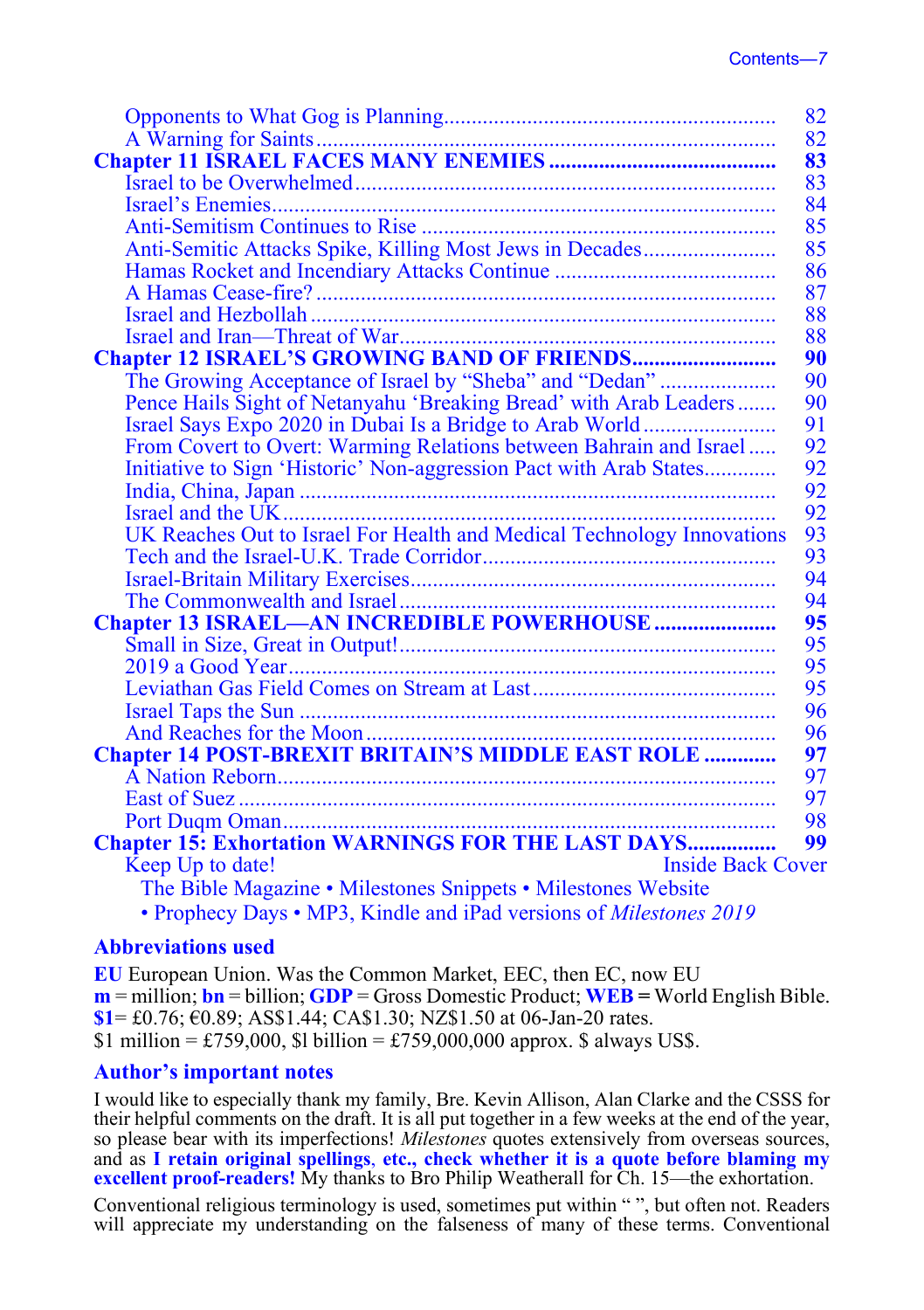names are used: e.g. West Bank, Palestinians, Pope. Dates are always day-month-year. Any items in **bold** are my emphasis, i.e. not emboldened in the original. I am very grateful for items sent in; please ensure date and source indicated.

**Acknowledgements and copyrights; non-listed items by or adapted by author. =Creative Commons. © = Copyright. Book, magazine, newspaper covers and contents in low resolution constitutes Fair Usage.**

**Front cover:** Cartoons *Bob Telegraph* ©. **Back Cover:** Johnson *cnn.com*. **Ch 4:** 3DMap *Pinterest* ; Oslo Map *Morag m Kersal, Wikimedia* . **Ch 5:** Plagues *Bible Pathway*; Clovis x2 Bible Mag.; Visigoth map *Wikimedia* **@**; Cassin *Wikimedia* @; HR Poster *The UN.* Ch 6: sterling *Daily Telegraph*; lion cartoon *Banfield*; exit poll prediction *ITV screen shot.* **Ch 7:** EU org. *Ziko van Dijk Wikimedia <sub>®</sub>*; EU Parliament *politico.eu*; Location map *Wikimedia* **®**; €2 coin *euroobv*; Europa *neweurope.eu*; gas pipelines *OilPrice.com*. **Ch 8:** Global Ed. All. *Twitter*; manger fragment *Latin Patriarch Jerusalem.* **Ch 9:** Crimean bridge *Rosavtodor.ru Wikimedia* ; Putin *Railwaygazette.com*; Belarus, Armenia *Google*; Turk-Lib MA *Freevectormap.com*; Russian base *Stratfor* ©; Power of Siberia *Khu'hamgaba Kitap Wikimedia .* **Ch 11:** Sky Spotter *Times of Israel*; Light Blade *jns.org*; Lebanon *Wikimedia* ; Count-down clock *independent.co.uk.* **Ch 12:** Expo 2020 *expo2020dubai.com*; **Ch 14:** maps *Google*; Port Duqm timesofoman*.*

We use open domain material where possible. As *Milestones* is non-commercial and educational, permission to reproduce is generally freely granted but in some cases we have to pay the going rate. If source cannot be traced, we acknowledge where it appeared.

#### **Milestones Electronic Copies**

Available in Word or PDF versions, for Kindle or non-Kindle. Also MP3 audio version for listening on the move.

With the electronic copies of *Milestones* one can normally adjust the size of the typeface thus making it easier for the visually impaired. See inside back cover.

**Helpful Aids.** Booklets from: Bible Magazine agents, CSSS agents or *Milestones*.

**The True Gospel. Defended & Explained** by Bro Graham Pearce. This 72-page booklet looks at the Hope of Israel and the meaning of the New Covenant.

**World Events & the Coming of Zion's King.** Bro Graham Pearce. This 100-page booklet examines most of the Scriptural passages concerning the time of the end events and puts them in a logical order. It examines some of the newer ideas and show where they fall down when examined by Scripture. Essential reading for brethren





Pub. 2017. 174 pages A serious study on the errors of the faith debilitating attempt to make the Bible fit with humanistic ideas of the alleged origins of the earth and man according to evolutionary thinking. See inside back cover for details to purchase or download, also source of resources on this vital topic.



**Milestones Snippets: a free email service of world news**  See inside back cover for details.